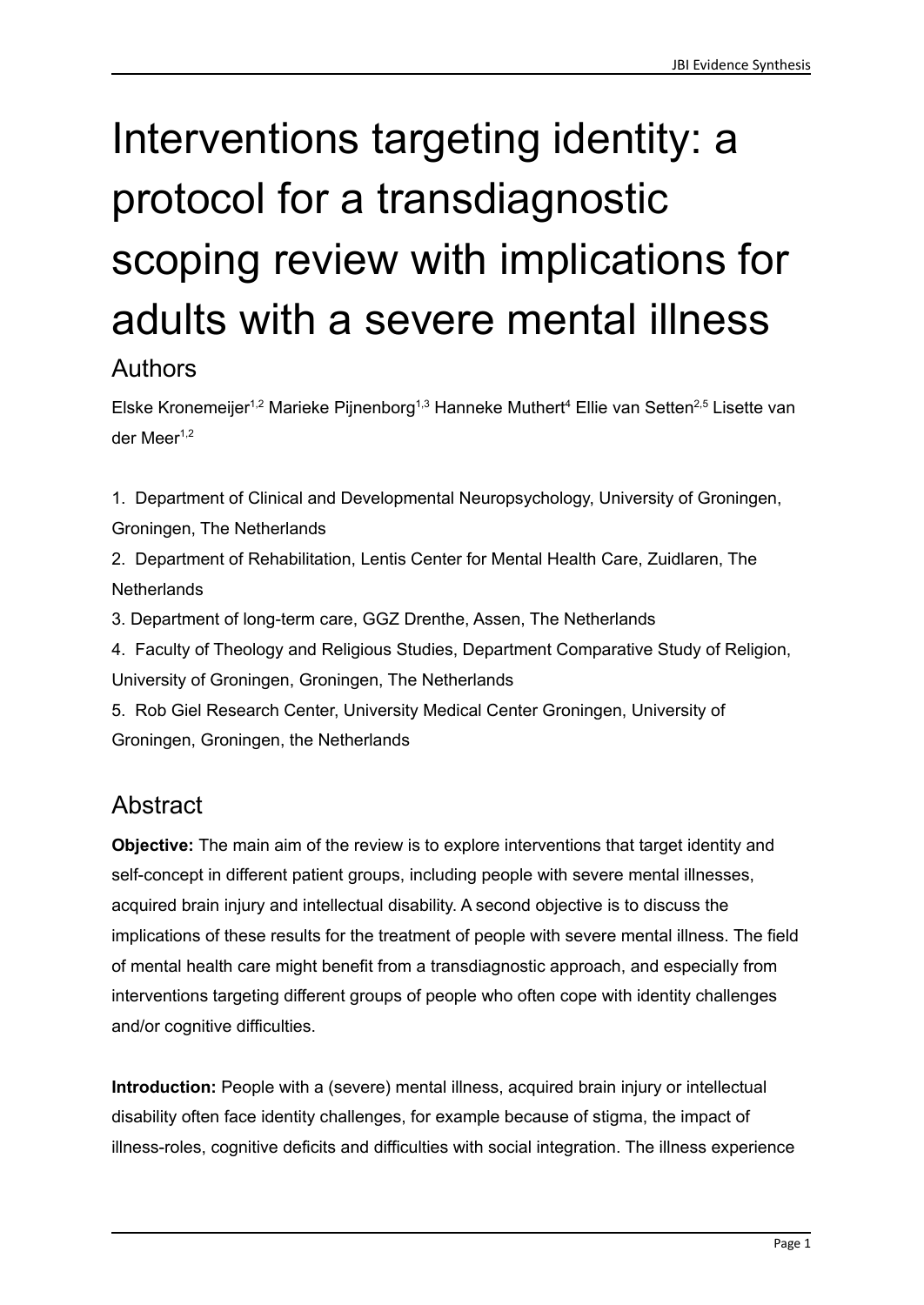and the associated losses can impact identity-development and provoke a focus on illness-related self-concepts. Strengthening of a more balanced identity is central to recovery-oriented care. The current systematic scoping review provides a transdiagnostic perspective on interventions that aim to broaden and develop multifaceted identities.

**Inclusion criteria:** Included studies target identity with interventions for adults with a severe mental illness, schizophrenia, psychosis, bipolar disorder, severe psychotic depression, acquired brain injury or intellectual disability. Studies should be peer-reviewed and should have a pre-specified aim to help individuals to develop, broaden, rebuild or reflect about multiple aspects of their identity and/or self-concept. No specific further inclusion criteria were formulated regarding study-design or intervention type, to ensure a broad range of studies.

**Methods:** Studies related to identity, self-concept, illness-identity and "illness engulfment" will be searched in a broad range of databases. Qualitative and quantitative data regarding the program mechanisms and content, theoretical background, experiences and outcomes of interventions will be extracted and described.

### Introduction

### **Identity through the life-span**

Identity refers to who an individual is as a person, which is connected to someone's self-views, self-defining characteristics and cultural, social- or personal self-concepts. Self-views are multifaceted, and comprise personal identities, as well as social and cultural identities, and role-identities (Owens et al., 2010; Tajfel & Turner, 1979). Importantly, the understanding of the concept of identity may differ between cultures, subgroups, mental health disciplines and researchers from different 'scientific paradigms'. In the context of this review, we refer to self-identity as the implicit or explicit views people consider to be central about themselves as persons in various contexts, that is, the multifaceted identities that are important in their self-concept. In line with the theories of William James (1890), this descriptive identity (the 'me') can theoretically be distinguished from the phenomenological experience of the self-as-subject (the 'I'), and from self-evaluative feelings, such as shame or self-esteem. In general, self-identity is at play in all the reactions to the question: ''Who am I?'. The answers to this self-reflective question might come in the form of self-referent labels, such as names, roles, characteristics, gender, worldviews, life goals, interests, cultural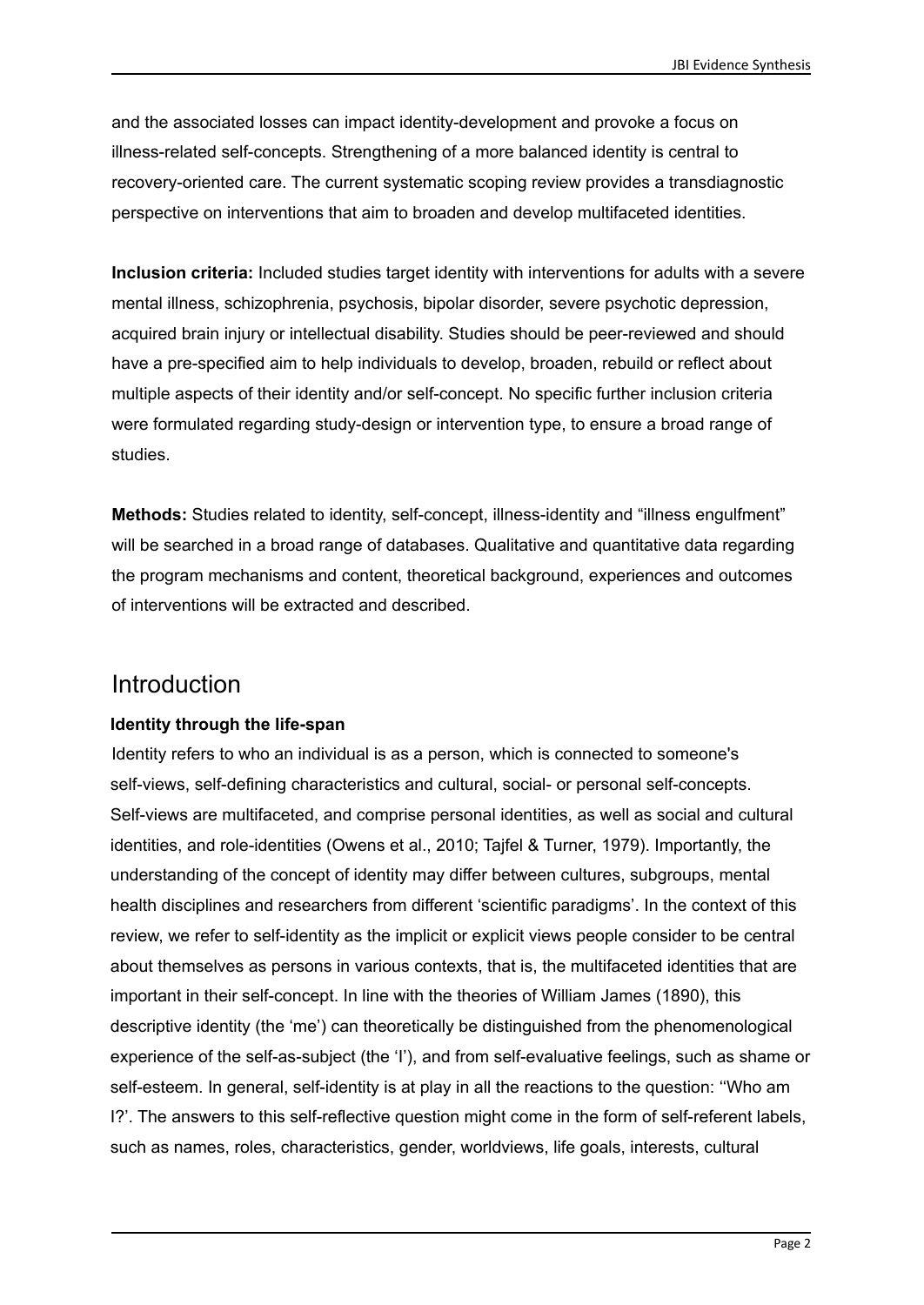background or relations to other people. Additionally, people can construct stories about these self-aspects, and integrate the important narratives into meaningful life-stories that help to find meaning and purpose in life and build a coherent self-identity (McAdams, 1985; McLean et al., 2007). Throughout the life-span people develop their identities, and change their self-views and the way in which they relate to these self-aspects, as new identities emerge, become more salient, or get lost with new life-experiences (Ownsworth, 2014; McLean et al., 2007). With this dynamic understanding of identity as meaningful and changeable in mind, it becomes relevant to look at groups of people who often face challenging life-experiences that may substantially impact their identity.

#### **Identity challenges and severe mental illness**

People with a severe mental illness (SMI) suffer from enduring psychiatric illnesses that have a high impact on their health care needs, daily life functioning and self-views (Conneely et al., 2021; Delespaul et al., 2013). The diagnoses that are most prominently represented in the SMI group include schizophrenia, psychotic spectrum disorders and enduring bipolar or psychotic depression (Delespaul et al., 2013). Although the life-time prevalence of these disorders is estimated to be relatively low (Moreno-Küstner; Perälä et al., 2007), the disability burden is disproportionally high (James et al., 2018). This is reflected in lengthy hospitalisations (Killaspy, 2014) and high societal costs (Desai et al., 2013; Jin & Mosweu, 2017). The disability-burden of SMI is not only caused by the psychiatric symptoms, but also by disabilities and difficulties encountered in multiple life-domains. For example, many people with SMI cope with social isolation, unemployment, health disparities, cognitive impairments, loneliness (Morgan et al., 2014; 2017), and feelings of helplessness and existential distress due to demoralization (Berardelli et al., 2019). These illness-experiences impact the way in which people with SMI view their world and themselves, often resulting in challenges to their identity (Kaite et al., 2015).

According to a recent systematic review by Conneely et al. (2021), negative identity-changes often occur due to clinical symptoms, cognitive dysfunctions, (social) losses and stigma during and after psychosis. The impairments and life changes that accompany SMI, may each impact self-identity in a different way. Firstly, SMI can cause a 'basic self-disturbance', as hallucinations, delusions and other clinical symptoms alter the pre-reflexive first-person experience (Nelson and Raballo, 2015). When the basic self is disturbed, this arguably also influences narrative processes and higher-order self-views. Secondly, the self-view can be influenced by autobiographical memory deficits (Berna et al., 2016; Ricarte et al., 2017),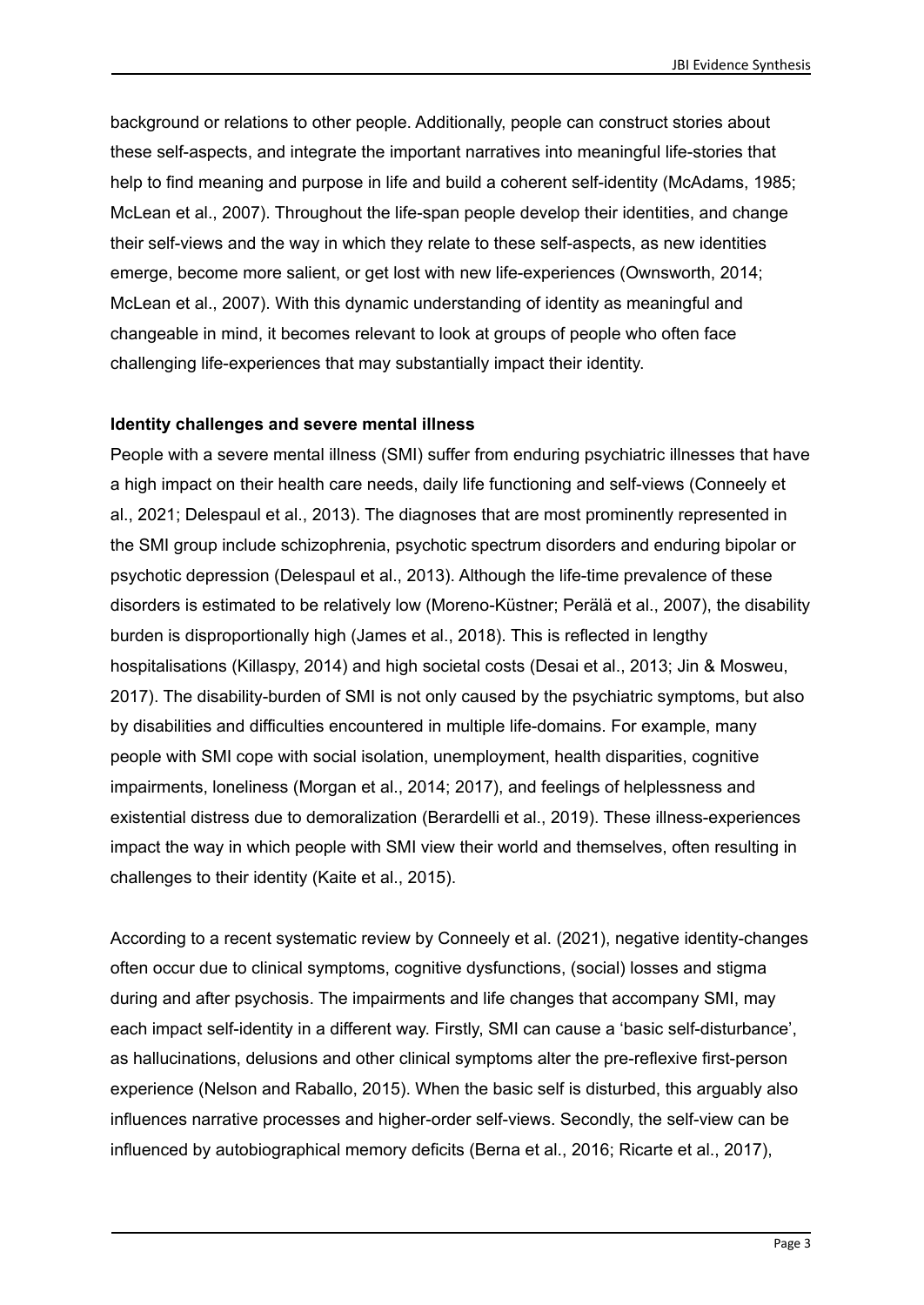changes in self-reflective processing (Van der Meer et al., 2013) and metacognition, i.e., the impaired ability to integrate feelings and thoughts about oneself into a complex narrative (Lysaker et al., 2018). Finally, (social) identities are also impacted by common negative experiences and losses associated with difficulties with unemployment, discrimination, stigma, lost and changed social identities and roles, and social isolation (Morgan et al., 2017; Muthert, 2012; Thornicroft et al., 2009). Thus, SMI can be a disruptive experience that impacts identity not only through clinical and cognitive symptoms, but also through secondary negative experiences and social changes.

An internalization of these negative experiences and stigmatized views into one's identity can cause a negative 'illness identity' (Yanos et al., 2010, Yanos et al., 2020). Illness engulfment can occur when this narrowly defined illness-centered identity becomes predominant in the self-concept (McCay et al., 2007). A person who is 'engulfed in illness' acts mostly according to a patient-role and loses old identities and behaviors that do not fit with this illness-role (Lally, 1989; McCay & Seeman, 1998; McCay et al., 2007). According to people with SMI, the recovery of identity involves moving away from this engulfed and unidimensional illness-identity, to develop a non-stigmatized, positive and multidimensional view on the self (Bird et al., 2014). This does not mean that clinicians should try to help people to ignore or get rid of illness-identities, as the illness is often still an important and integral part of the self-definition (Gwinner et al., 2013). Instead, recovery of identity could mean that people with SMI can integrate the positive and negative aspects of illness-identities, without being engulfed by stigmatized or negative illness-concepts. Additionally, recovery of the self implies that people with SMI can re-develop and broaden their view of themselves, so that other social roles, interests, goals, personal meanings and self-characteristics can become salient in their self-view. In some cases, the initial negative identity-changes may also help people to learn about themselves and experience post-traumatic self-growth (Conneely et al., 2020).

In the field of SMI-research, the importance of identity-recovery has been highlighted by the recovery paradigm, which advocates that in addition to 'clinical recovery' it is important to attend to social, functional and existential- or personal recovery (Winsper, 2020). From this perspective, personal recovery is often described as "(…) a deeply personal, unique process of changing one's attitudes, values, feelings, goals, skills, and/or roles. It is a way of living a satisfying, hopeful, and contributing life even with limitations caused by illness." (Anthony, 1993, p. 15). Thus, personal recovery is considered as an active process, which involves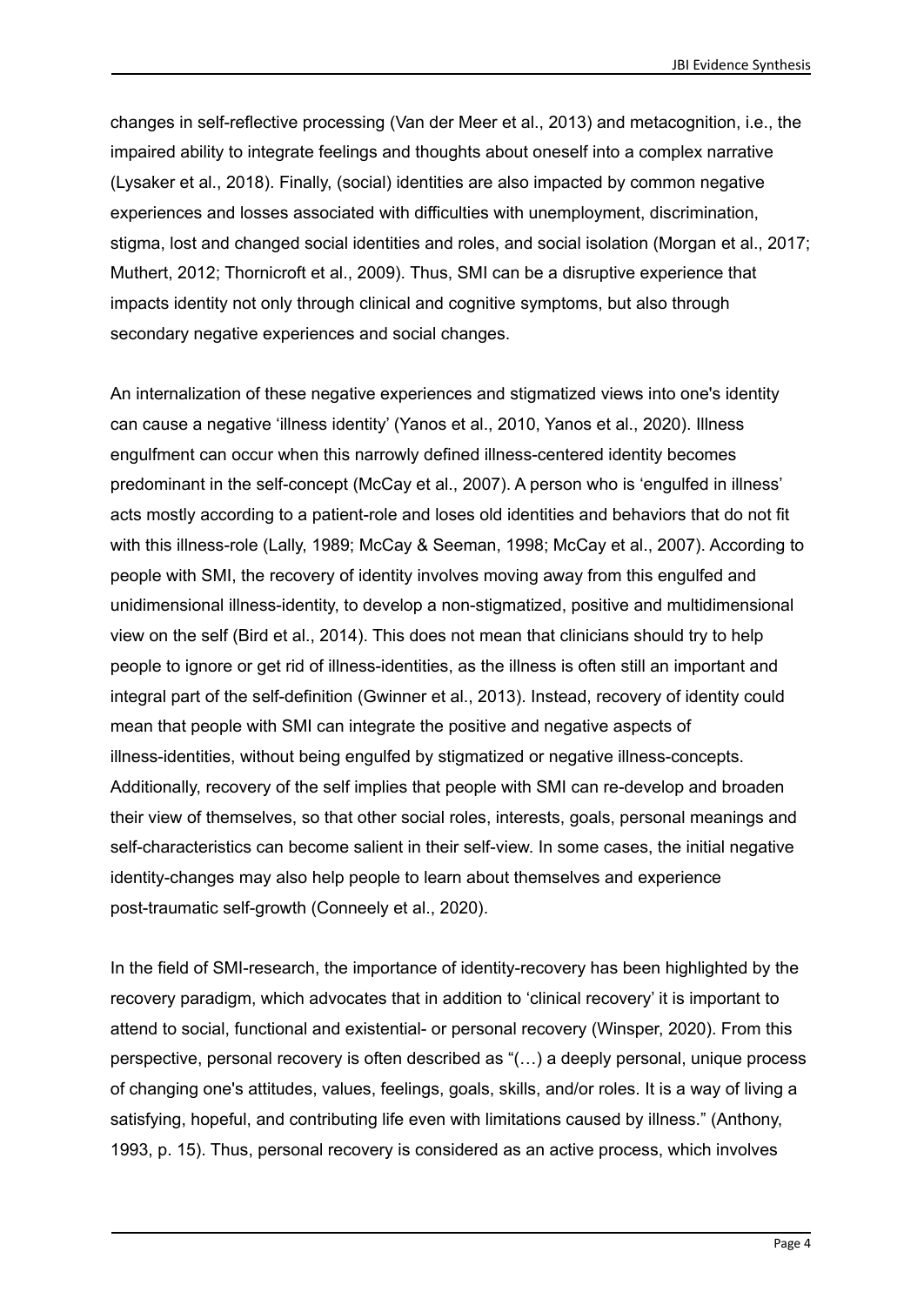coping with the effects of shattered dreams and losses, and recovering a sense of self and purpose (Anthony, 1993; Deegan, 1998). Recovery of self and identity is also one of five themes from the 'CHIME' recovery framework, with CHIME being an acronym for "connectedness; hope and optimism about the future; identity; meaning in life; and empowerment" (Leamy et al., 2011).

### **Focus of the scoping review**

Despite the growing attention for identity-recovery, a recent review about recovery-oriented studies did not find any intervention studies that evaluated identity outcomes with quantitative measures (Winsper et al., 2020). Therefore, it is important to look at identity-interventions from a broader perspective. In the current review we do this by including qualitative evaluations of intervention studies and by including studies from different theoretical backgrounds. Additionally, the current review also aims to transcend diagnostic boundaries and explore available identity-based strategies and interventions that are not specifically developed for people with SMI, as these interventions could help us to understand which mechanisms facilitate identity in general. The review will therefore also incorporate interventions developed for people with an intellectual disability (ID) and people with an acquired brain injury (ABI).

We realize that individuals with an ID or ABI cope with different life struggles and might also experience identity-issues in a different way than people with a SMI. However, a similarity between the three groups is that many individuals with these illnesses are regularly confronted with stigma (Beart et al., 2005; Conneely et al., 2020; Villa et al., 2020), and cope with social and/or functional challenges that may impact autonomy and participation in society (American Psychiatric Association, 2013). Additionally, we also expect that the literature about interventions for people with an ID or ABI might take into account the cognitive disabilities of the participants in the design of the intervention. This is relevant for the SMI target group, as intellectual and cognitive impairments are highly prevalent in the most seriously impaired people with SMI (Morgan et al., 2008; Morgan et al., 2014; Palmer et al., 2009), and may impact uptake and understanding of interventions.

As far as we know, no other systematic or scoping reviews have been published or registered with this specific transdiagnostic focus. This was checked with a preliminary search in March 2021 (in CRD, Dopher, Prosperio, the Cochrane database, APA Psycinfo, Academic search premier, CINAHL, Medline, the Psychology and behavioral sciences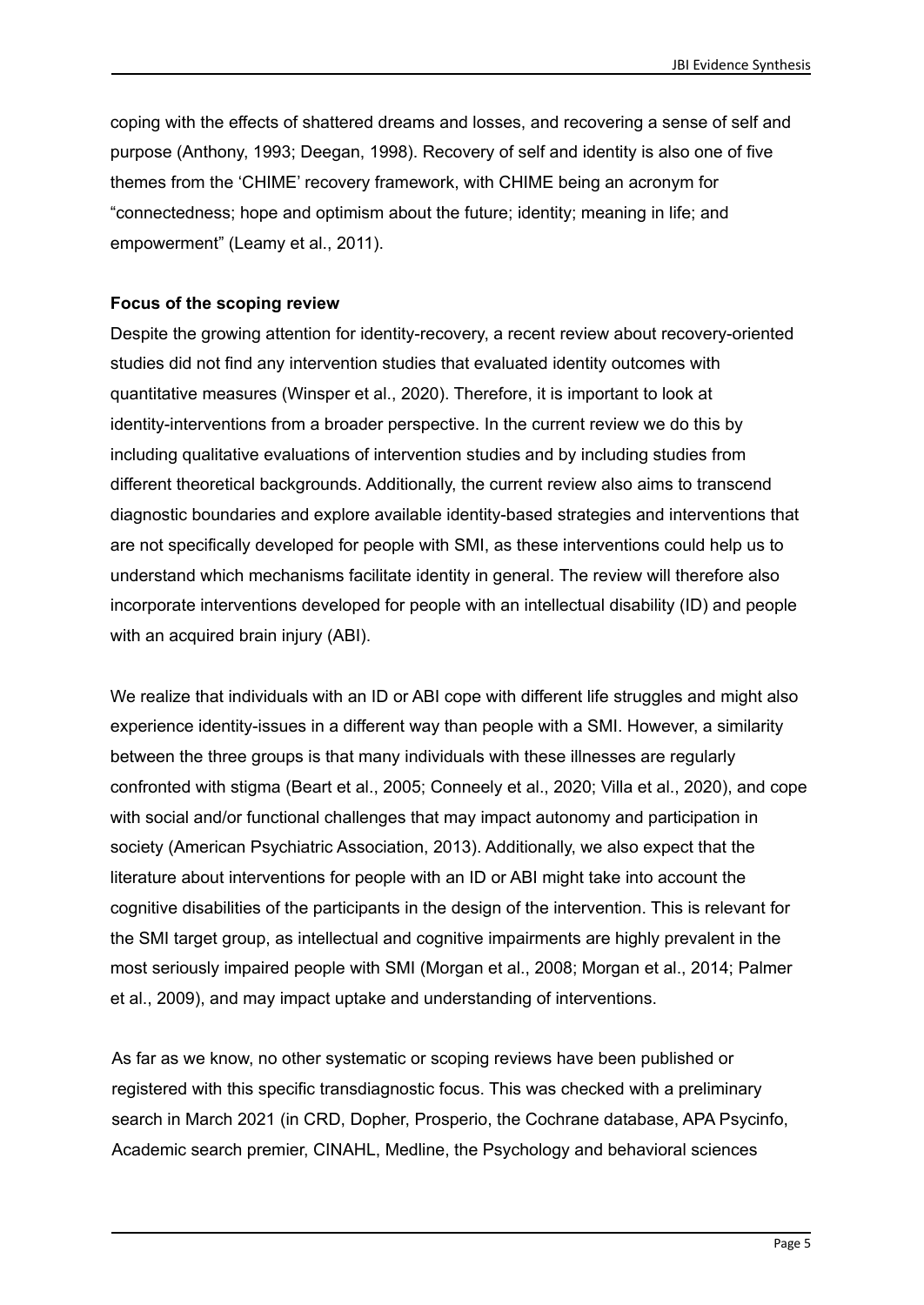collection and JBI Evidence Synthesis). A related systematic review has focused on intervention studies that measure self-concept or self-esteem in the context of traumatic brain injuries (Ownsworth & Haslam, 2016). The difference with the current study is that we also focus on other acquired brain injuries and on studies with a qualitative evaluation of identity. Unlike the review by Ownsworth et al (2016), the current review does not include studies that only focus on self-esteem. Another related review focuses on self-stigma interventions in people with SMI (Yanos et al., 2015), but this review did not systematically include all the available interventions aiming at self-identity.

Because it is yet unclear how much and what kind of evidence is available, and because we want to give a broad overview of the literature without doing a meta-analysis of effectiveness, we feel a scoping review is most suitable. A scoping review can be used to systematically map the available literature about a certain topic, especially if the scope of the review is not limited to a single precise research question (Munn et al., 2018).

The goal of this review is twofold. The main aim of the current review is to create an overview of available interventions that target the development and reconstruction of identity or self-concept in people with acquired brain injury, intellectual disability, and SMI. For this purpose, the review summarizes information with regards to successful and unsuccessful intervention strategies, intervention outcomes, user experiences, as well as the theoretical background of these studies in the three patient groups. A second aim is to discuss how these results could inform the treatment and support specifically for people with SMI, which may support the development of new interventions.

### Review questions

- 1. What are the available interventions that target identity in people with (a) a severe mental illness, (b) an intellectual disability, or (c) an acquired brain injury?
	- a) What are the aims of these interventions?
	- b) What is the content of these interventions (e.g. key components)?
	- c) What are the theoretical assumptions (e.g. underlying theories, mechanisms or interpretations of the concept of identity) of the studies?
	- d) What are the (qualitative and quantitative) outcomes of these interventions?
- 2. What can researchers and therapists in the field of severe mental illnesses learn from identity-based interventions developed specifically for people with a cognitive deficit, such as a brain injury or an intellectual disability?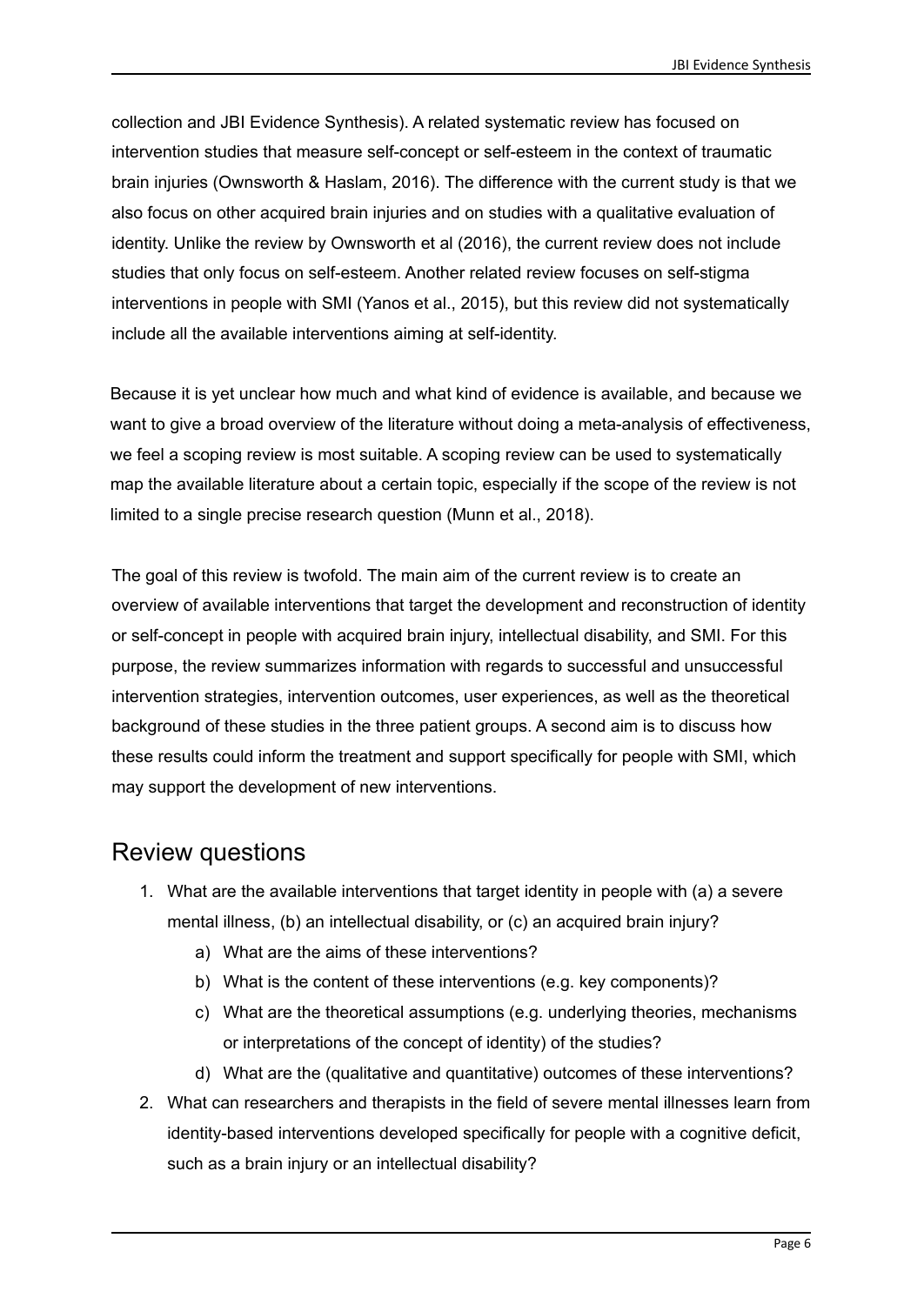### Keywords

*Severe Mental Illness; Personal Recovery; Identity; Self-concept; Intervention*

# Eligibility criteria

### **Participants**

This review has a transdiagnostic focus, with three broad categories of target groups. Articles do not have to provide information about the diagnostic classification process. At minimum, 50% of the participants should fall within one of the following categories:

- a) SMI or psychotic disorder: Participants have a primary diagnosis of a psychotic disorder, schizophrenia, bipolar disorder, psychotic depression or severe mental illness (not specified).
- b) ABI: Participants have an acquired brain injury (including traumatic as well as non-traumatic brain injuries).
- c) ID: The major focus of the study is on participants who have an intellectual disability (intellectual developmental disorder). We define an intellectual disability, in accordance with the DSM-5 criteria, as a disorder characterized by deficits in intellectual and adaptive functioning that have an onset in the developmental period (American Psychiatric Association, 2013).

Only studies with a clinical adult (aged 18 or older) sample will be included. The decision to limit the target group to adults only was made during the process of the title/abstract screening. The reason to limit our search to adults only was because the articles about self-concept in children seemed to be (a) very different from interventions in adult populations, (b) often in the context of schools and referring to academic self-concepts and (c) and therefore less relevant for the main aim of our review.

### **Concept**

The main focus of the review is on studies that explicitly aim to focus on developing, broadening, rebuilding or reflecting about identity, self-concept or a relevant synonym. Identity should be a prespecified aim of the intervention study, either because the intervention clearly aims to impact identity, or because the impact of the intervention on identity is formally evaluated. A definitions document will guide the discussion about relevance of the studies.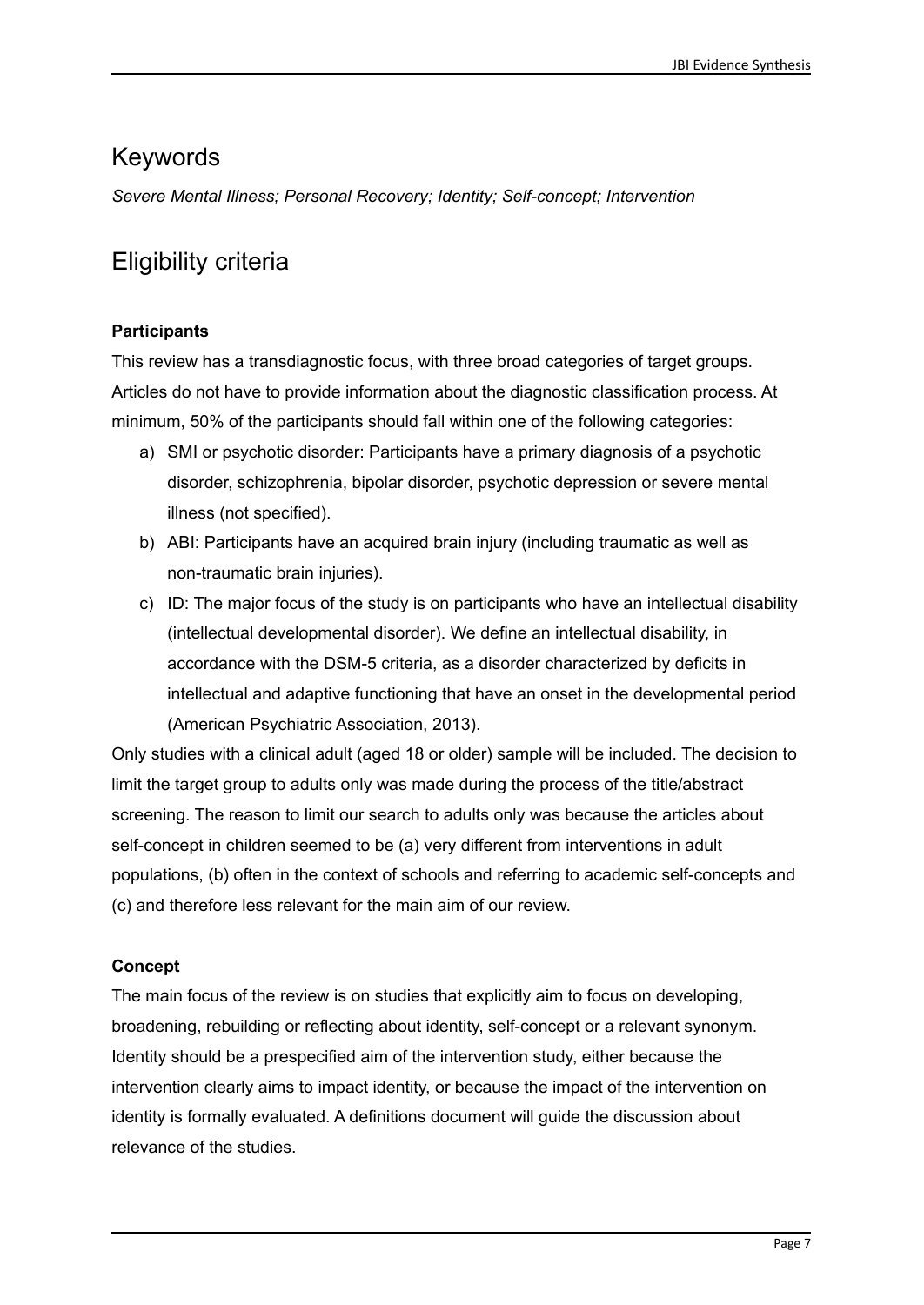Identity is a topic that has overlaps partly with many other concepts, such as metacognition, stigma, meaning in life, growth, self-esteem, pre-reflexive 'sense of self', and agency. These concepts may be part of the identity, but also refer to other concepts outside the identity-literature. In order to contain the review, studies about these related topics are only included if they explicitly mention identity as an aim. In line with our view of identity as multifaceted, the current review does not cover studies that highly focus on one particular aspect of identity, such as gender identity, physical identity or occupational identity. Similarly, interventions that merely focus on counteracting negative stereotypes or (self)-stigma without helping people to develop and reflect upon other identity-aspects, will be excluded.

#### **Context**

This review will consider different types of interventions and settings (for example: psychotherapy, spiritual care, serious games, eHealth, in-patient setting, self-care, peer-support etc.). Only interventions that are evaluated (quantitatively or qualitatively) in the study will be included. Soon after the title/abstract screening began we also decided to exclude studies that discuss general health care practices (e.g. hospitalization or rehabilitation) and a-specific treatments (e.g. psychotherapy or physiotherapy in general), as these do not fit with our aim to focus on studies that describe specific interventions that target identity.

#### **Types of Sources**

This scoping review will consider experimental and quasi-experimental intervention studies that provide qualitative or quantitative information about outcome or usability, including randomized controlled trials, non-randomized controlled trials, before and after studies, and other clinical trials or experimental pilot studies. Additionally, qualitative studies that primarily focus on evaluations of a specific intervention or programme can also be included. Only peer-reviewed articles will be included. Articles will not be excluded based on quality appraisal, as the goal is to map the state-of-the art in the literature and generate hypotheses about potential outcomes and factors. As we are interested in intervention studies, we will only include original research, and exclude text and opinion papers, editorials, conference abstracts, book chapters, theoretical articles and reviews. Articles will not be excluded based on language, however only English search terms will be used. Studies that cannot be translated by the reviewers will be mentioned, but not used in the synthesis.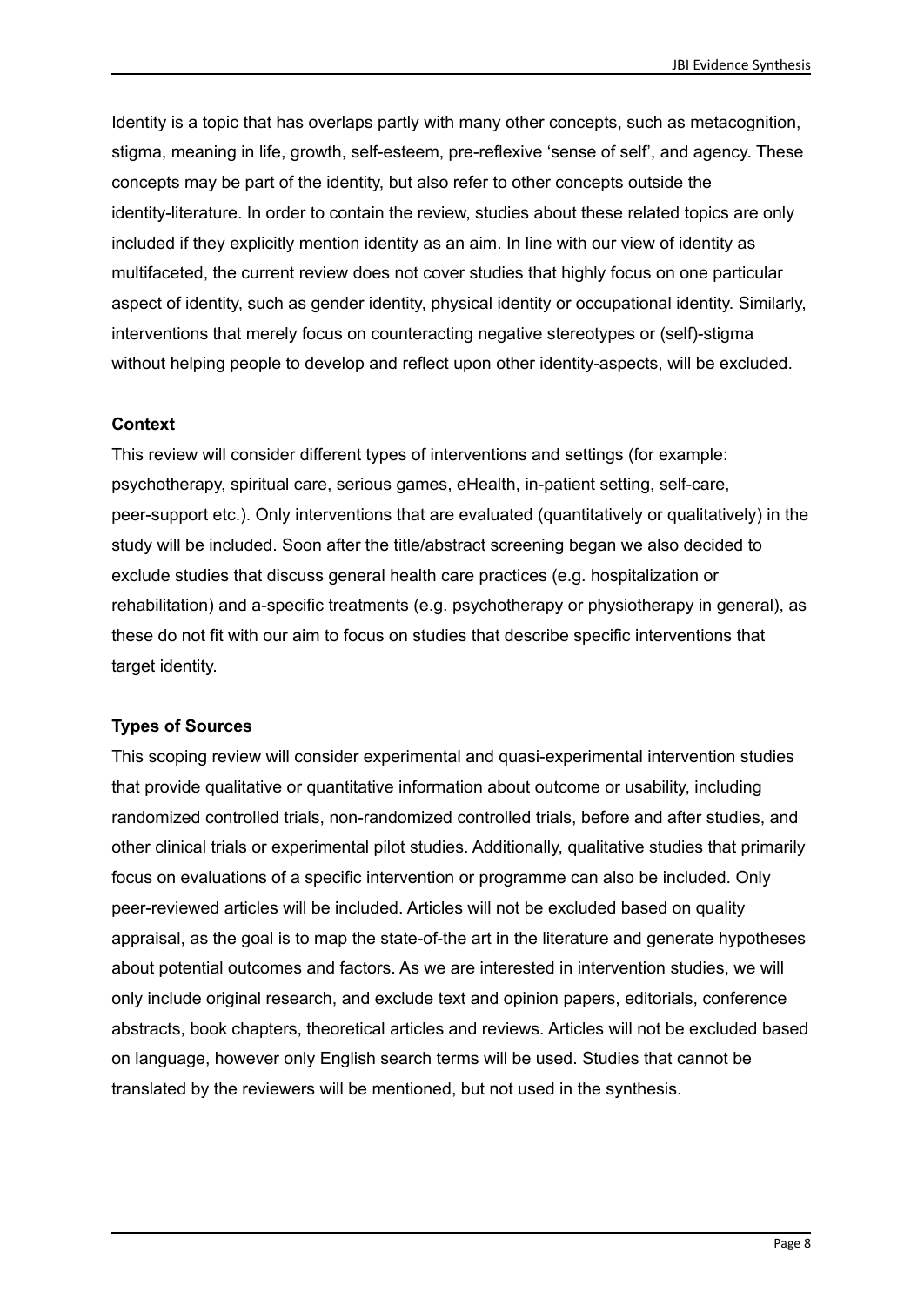# **Methods**

The proposed scoping review will be conducted in accordance with the JBI methodology for scoping reviews (Peters et al., 2020) and written according to the Preferred Reporting Items for Systematic Reviews and Meta-analyses extension for scoping review (PRISMA-ScR) guidelines (Tricco et al., 2018). Team meetings will be used to discuss the review process. The team includes researchers who represent different perspectives that are important for this project (including researchers in Psychology, Psychiatry, Spiritual care and an experience expert). The protocol will be registered online.

### **Search strategy**

The review will summarize the results from published peer-reviewed primary studies, and the search strategy is tailored to this question. In addition to peer-reviewed articles, this review will also locate doctoral dissertations, which are only used for cross-referencing. An information specialist was consulted to help with the development of a first search strategy, which was based upon primary studies and identity-related reviews. Additional key-words were found by screening the title, abstract and index-terms of MEDLINE and PsycInfo hits, until saturation was reached after 400 articles. We aimed for a comprehensive search strategy, which was developed during a process of several weeks, during which the search was checked and adapted iteratively and discussed in several team meetings. The final search strategy can be found in Appendix I. This strategy aims to find a combination of three search strings, with S1) words or word-combinations related to 'identity', 'self', 'engulfment' and 'self-concept' S2) words related to interventions, or words that are often used in studies that describe or evaluate interventions and S3) search terms describing the different target groups. The second and third search string include index terms. Index terms were not used for S1, as many databases used the identity-related index terms in such a broad way that too much irrelevant literature would be retrieved with these terms.

The databases to be searched include PsycInfo, the Psychology and Behavioral Sciences Collection, Medline, CINAHL, Academic Search Premier, EBSCO open dissertations, and Web of Science, and will be retrieved with EBSCO host or Web of Science. Relevant databases were identified by checking other reviews and review-protocols and by checking which databases added relevant articles that could not be retrieved with PsycInfo or Medline only. We expected that religion-related databases could provide articles about identity-based methods in spiritual care, but initial searches in the Atla Religion Database and Index Theologicus did not provide relevant (experimental) studies. We will also consult other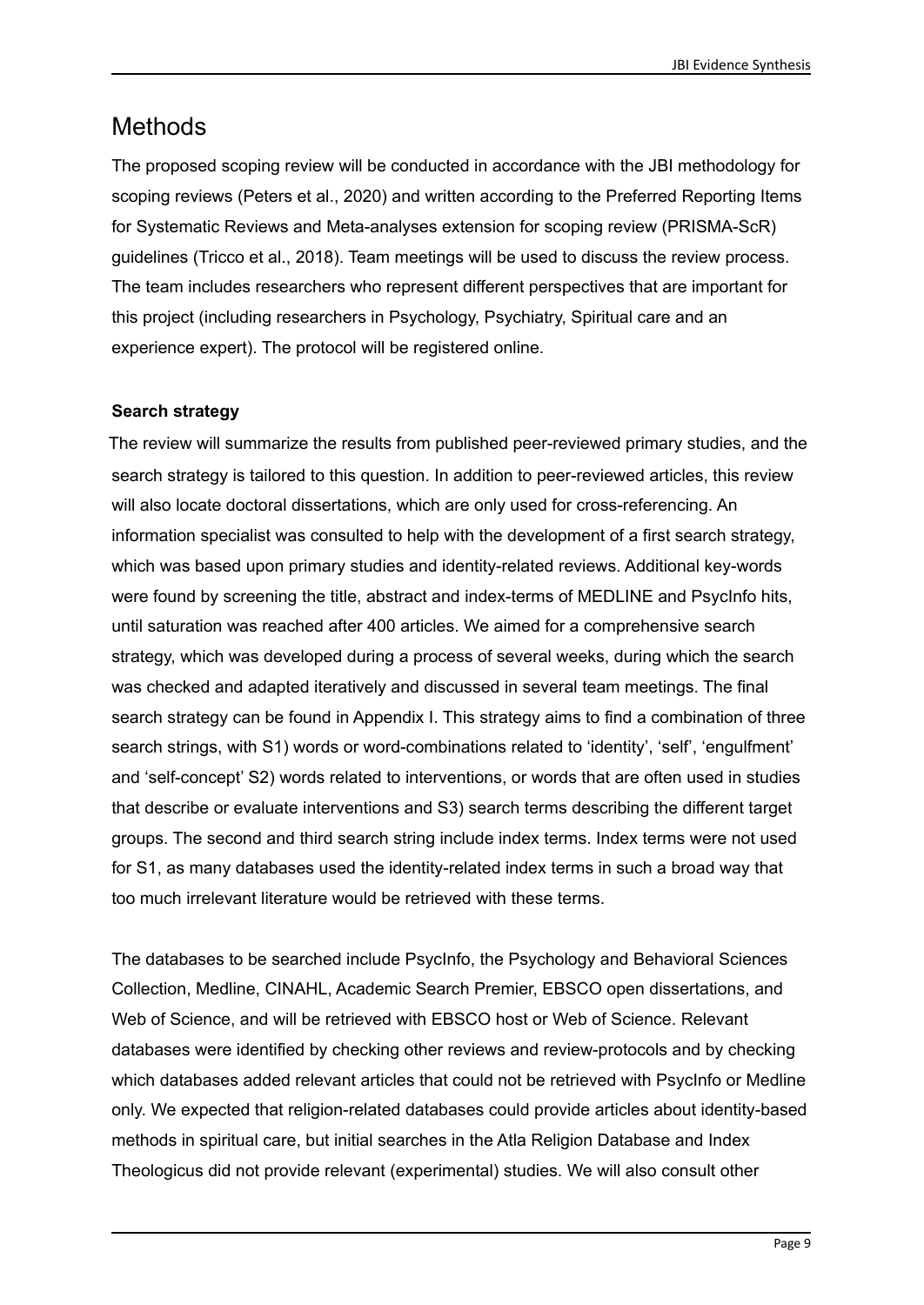researchers in the field, through existing networks of experts and researchers (such as the Recovery Research Network), to identify additional interventions. Reference tracking and, if possible, a forward citation search will be used to identify additional studies.

#### **Study selection**

Citations will be deduplicated in Excel through automatic functions, followed by a manual check of duplicates in Rayyan (Ouzzani et al., 2016). Study selection will be done in blinded mode in Rayyan, by the first author and a research assistant. For this purpose, we will use a decision flow chart (Appendix II), and a definitions document, that delineates the relationships and boundaries between related concepts. For a pilot test of the decision rules, a random sample of 25 articles will be selected and screened blindly by the first author and two research assistants. This process will be repeated until the interrater agreement between the three researchers about the initial screening decisions ('included for full text screening', 'excluded' or 'maybe') is at least 75 percent. Disagreements will be discussed in the team and where needed the guiding documents will be adapted, or a purposeful sample of studies can be selected for training purposes.

Following the pilot test, titles and abstracts will then be screened in blinded mode by two independent reviewers (research assistant and first author). Any disagreements will be resolved by consultations with a third reviewer or the whole research team. A consensus-meeting with the whole team can be planned in case an unanimous decision cannot be made by the two independent reviewers after full text screening, for example because the reviewers are not sure if the topic of the articles matches our research questions. The process of study retrieval, deduplication and selection, will be reported in the final scoping review through the Preferred Reporting Items for Systematic Reviews and Meta-analyses extension for scoping review (PRISMA-ScR) flow diagram (Tricco et al., 2018), which will include a list with reasons for exclusion for the articles that were retrieved for full text screening.

In accordance with the scoping review guidelines by Arksey and O'Malley (2005), studies will be discussed in our review regardless of methodological quality. Petticrew (2015) notes that 'low quality studies' might have a different focus than 'high quality studies', and can be of value in a rapidly developing field, for example because it can help to build theory and show potential effects that need further testing. As the goal of our review is exploratory and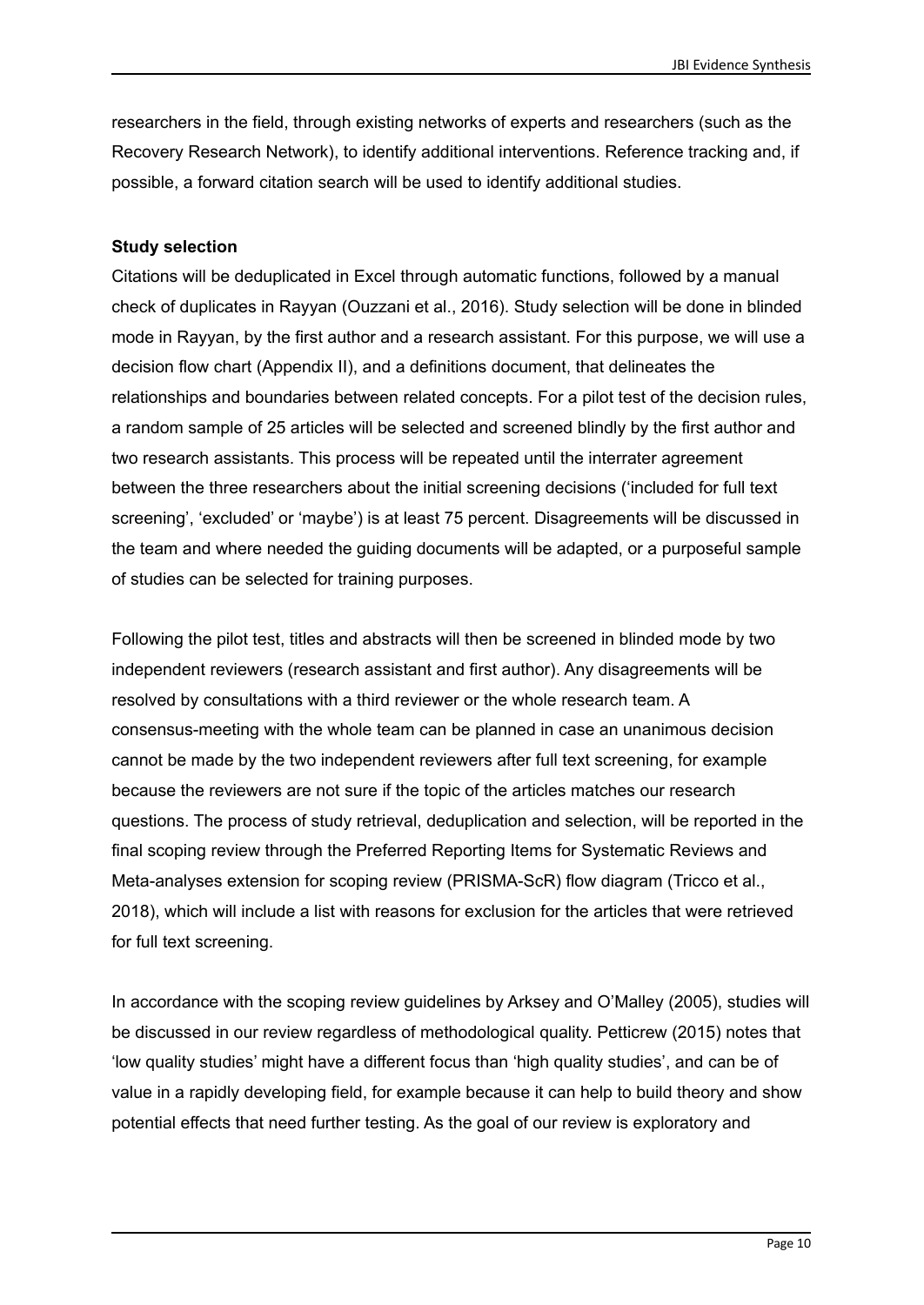hypothesis-generating, a study selection based on the appraisal of methodological quality or risk of bias is not necessary in the context of the current review.

#### **Data Extraction**

Data-extraction will be performed only for articles written in English or Dutch. For the process of extracting and ordering relevant quantitative and qualitative information a data-extraction tool was developed by the first author and checked by the whole review team. The tool is partly based on the Template for Intervention Description and Replication checklist (TIDieR) developed by Hoffmann et al. (2014). The extracted data includes specific details about the participants, study methods, intervention components, outcomes and theoretical background, thereby also providing a framework for qualitative data-extraction. The tool also provides reflective questions to help the reviewer to form a comprehensive and critical understanding of the studies. For example, the form prompts the reviewer to think about contextual factors, possible mechanisms and applicability of this study for people with cognitive deficits. Furthermore, the data-extraction form provides the reviewers with a deductive framework with questions about other recovery related topics, based upon the CHIME (Connectedness, Hope, Identity, Meaning, Empowerment) framework described by Leamy et al. (2011). The draft extraction form can be found in Appendix III.

Two independent reviewers will pilot the data-extraction form after the study selection, using a purposive sample of the studies to be reviewed. During the process of data extraction, the form will be revised as necessary, in accordance with the iterative process of a scoping review. Major modifications to the data-extraction form will be described in the scoping review, and both the initial and the final form will be made available to the readers in an online Appendix. Data will be extracted by two independent reviewers. Any disagreements that arise between the reviewers will be resolved through discussion. If necessary, corresponding authors will be contacted to provide additional information.

#### **Data Analysis and Presentation**

Qualitative as well as quantitative data will be extracted with the data-extraction form (Appendix III). Qualitative findings will be extracted in an inclusive way, as information that is not presented as a direct quotation will also be taken into account.

The data extracted with the data-extraction form will be described in one or more tables and a narrative summary. The data-extraction form includes more information than the data that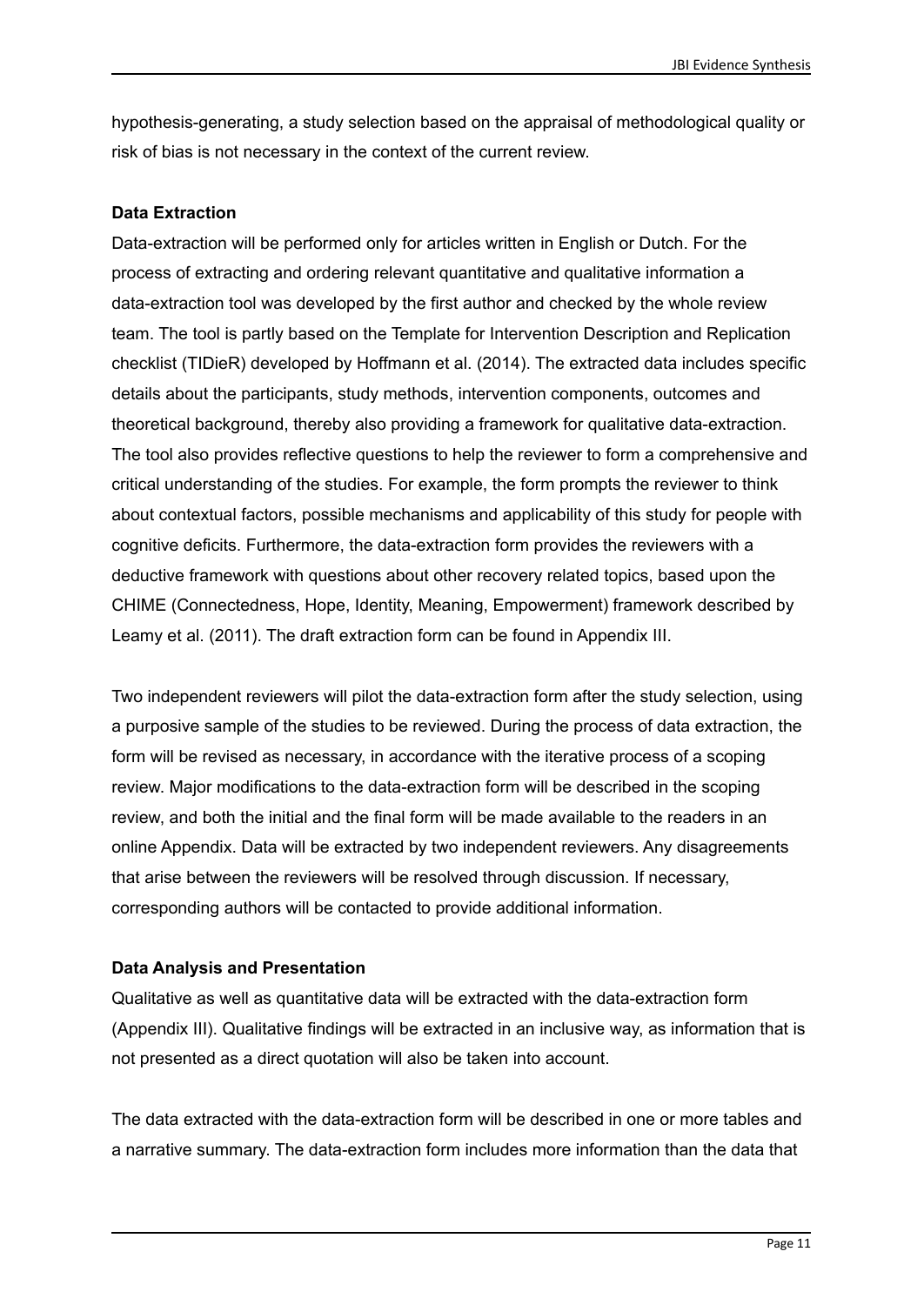can be described in the tables, including subjective notes, deductive questions about topics (e.g. CHIME-framework), and notes about untested mechanisms and hypotheses. This additional information will be used to get an overview of the differences between the studies, and the possible barriers and facilitators of identity-development, which can inform the narrative summary and discussion section of the review.

The tables will describe at minimum: intervention name, study design, intervention and control group, intervention design and components, measures and outcomes. The review will also provide a summary of the theoretical background of the studies, focusing mainly on the assumptions of the authors about identity and the supposed relation between identity and the interventions. Depending on the number (comparable) studies, the team will discuss whether additional charting methods or evidence maps are relevant and viable.

### Acknowledgements

We thank our research assistants: Leonie Linnenkemper and George Chatzopoulos for their assistance.

# Funding

This study received no external funding.

# Conflicts of interest

There is no conflict of interest in this project.

# References

- American Psychiatric Association. (2013). *Diagnostic and statistical manual of mental disorders* (5th ed.). https://doi.org/10.1176/appi.books.9780890425596
- Anthony, W. A. (1993). Recovery from mental illness: The guiding vision of the mental health service system in the 1990s. *Psychosocial Rehabilitation Journal*, *16*(4), 11–23. https://doi.org/10.1037/h0095655
- Arksey, H., & O'Malley, L. (2005). Scoping studies: Towards a methodological framework. *International Journal of Social Research Methodology: Theory and Practice*, *8*(1), 19–32. https://doi.org/10.1080/1364557032000119616
- Beart, S., Hardy, G., & Buchan, L. (2005). How people with intellectual disabilities view their social identity: A review of the literature. *Journal of Applied Research in Intellectual Disabilities*, *18*(1), 47–56. https://doi.org/10.1111/j.1468-3148.2004.00218.x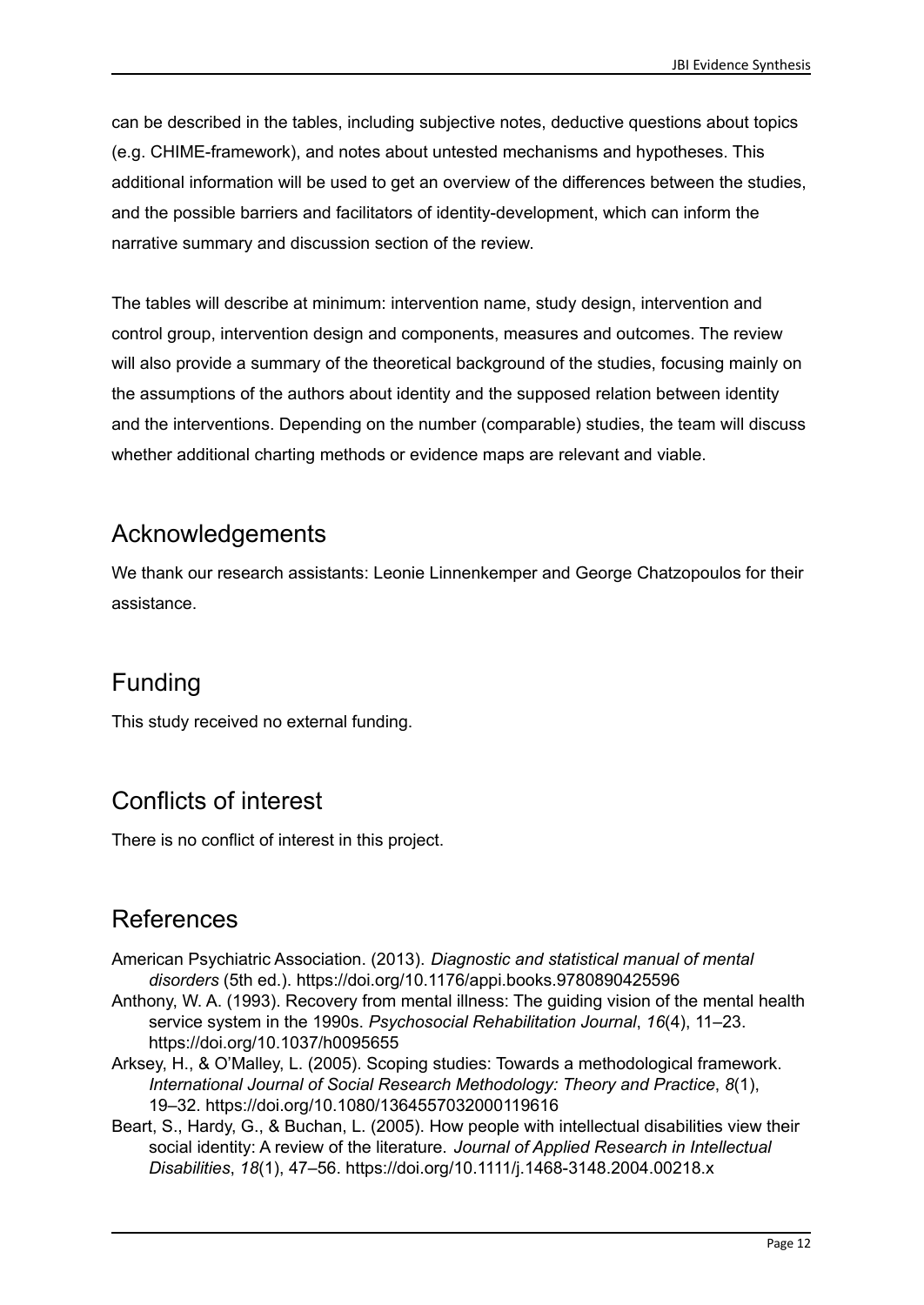- Berardelli, I., Sarubbi, S., Rogante, E., Hawkins, M., Cocco, G., Erbuto, D., Lester, D., & Pompili, M. (2019). The role of demoralization and hopelessness in suicide risk in schizophrenia: A review of the literature. *Medicina (Lithuania)*, *55*(5), 1–18. https://doi.org/10.3390/medicina55050200
- Berna, F., Göritz, A. S., Schröder, J., Martin, B., Cermolacce, M., Allé, M. C., Danion, J. M., Cuervo-Lombard, C. V., & Moritz, S. (2016). Self-disorders in individuals with attenuated psychotic symptoms: Contribution of a dysfunction of autobiographical memory. *Psychiatry Research*, *239*, 333–341. https://doi.org/10.1016/j.psychres.2016.03.029
- Bird, V., Leamy, M., Tew, J., Le Boutillier, C., Williams, J., & Slade, M. (2014). Fit for purpose? Validation of a conceptual framework for personal recovery with current mental health consumers. *Australian and New Zealand Journal of Psychiatry*, *48*(7), 644–653. https://doi.org/10.1177/0004867413520046
- Conneely, M., McNamee, P., Gupta, V., Richardson, J., Priebe, S., Jones, J. M., & Giacco, D. (2021). Understanding Identity Changes in Psychosis: A Systematic Review and Narrative Synthesis. *Schizophrenia Bulletin*, *47*(2), 309–322. https://doi.org/10.1093/schbul/sbaa124
- Deegan, P. E. (1988). Recovery: The lived experience of rehabilitation. *Psychosocial Rehabilitation Journal*, *11*(4), 11–19. https://doi.org/10.1037/H0099565
- Delespaul, P. H. (2013). Consensus over de definitie van mensen met een ernstige psychische aandoening (EPA) en hun aantal in Nederland. *Tijdschrift voor Psychiatrie, 55*(6), 427–438.
- Desai, P. R., Lawson, K. A., Barner, J. C., & Rascati, K. L. (2013). Estimating the direct and indirect costs for community-dwelling patients with schizophrenia. *Journal of Pharmaceutical Health Services Research*, *4*(4), 187–194. https://doi.org/10.1111/jphs.12027
- Gwinner, K., Knox, M., & Brough, M. (2013). Making Sense of Mental Illness as a Full Human Experience: Perspective of Illness and Recovery Held by People With a Mental Illness Living in the Community. *Social Work in Mental Health*, *11*(2), 99–117. https://doi.org/10.1080/15332985.2012.717063
- Hoffmann, T. C., Glasziou, P. P., Boutron, I., Milne, R., Perera, R., Moher, D., Altman, D. G., Barbour, V., Macdonald, H., Johnston, M., Kadoorie, S. E. L., Dixon-Woods, M., McCulloch, P., Wyatt, J. C., Phelan, A. W. C., & Michie, S. (2014). Better reporting of interventions: Template for intervention description and replication (TIDieR) checklist and guide. *BMJ (Online)*, *348*, 1–12. https://doi.org/10.1136/bmj.g1687
- James, S. L., Abate, D., Abate, K. H., Abay, S. M., Abbafati, C., Abbasi, N., Abbastabar, H., Abd-Allah, F., Abdela, J., Abdelalim, A., Abdollahpour, I., Abdulkader, R. S., Abebe, Z., Abera, S. F., Abil, O. Z., Abraha, H. N., Abu-Raddad, L. J., Abu-Rmeileh, N. M. E., Accrombessi, M. M. K., … Murray, C. J. L. (2018). Global, regional, and national incidence, prevalence, and years lived with disability for 354 Diseases and Injuries for 195 countries and territories, 1990-2017: A systematic analysis for the Global Burden of Disease Study 2017. *The Lancet*, *392*(10159), 1789–1858. https://doi.org/10.1016/S0140-6736(18)32279-7
- James, W. (1890). *The principles of psychology.* H. Holt and Company.
- Jin, H., & Mosweu, I. (2017). The Societal Cost of Schizophrenia: A Systematic Review. *PharmacoEconomics*, *35*(1), 25–42. https://doi.org/10.1007/s40273-016-0444-6
- Kaite, C. P., Karanikola, M., Merkouris, A., & Papathanassoglou, E. D. E. (2015). "An Ongoing Struggle With the Self and Illness": Α Meta-Synthesis of the Studies of the Lived Experience of Severe Mental Illness. *Archives of Psychiatric Nursing*, *29*(6), 458–473. https://doi.org/10.1016/j.apnu.2015.06.012
- Killaspy, H. (2014). The ongoing need for local services for people with complex mental health problems. *The Psychiatric Bulletin*, *38*(6), 257–259.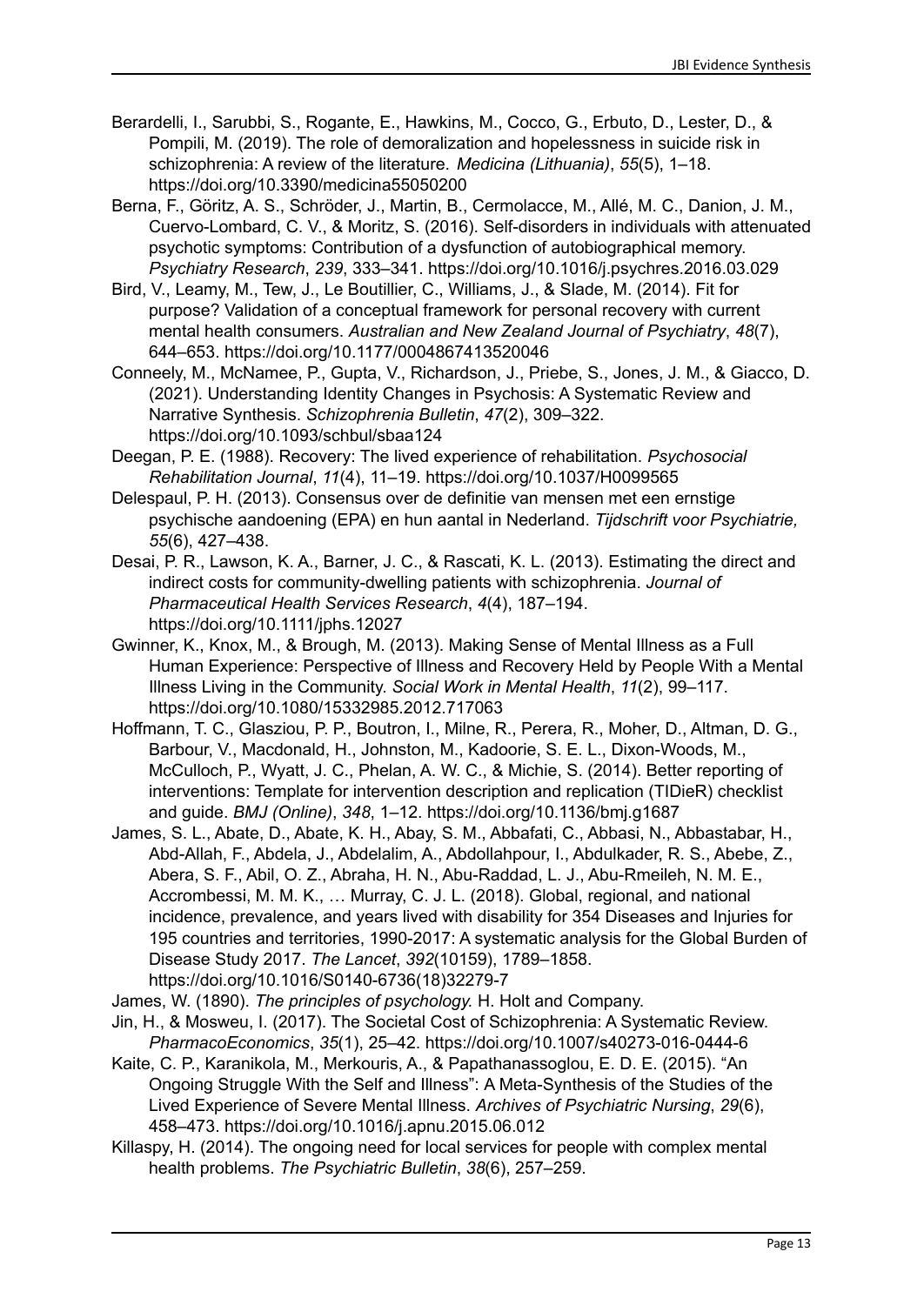https://doi.org/10.1192/pb.bp.114.048470

Lally, S. J. (1989). "Does being in here mean there is something wrong with me"? *Schizophrenia Bulletin*, *15*(2), 253–265.

https://gateway.proquest.com/openurl?ctx\_ver=Z39.88-2004&res\_id=xri:pgm&reg\_dat= xri:pqil:pq\_clntid=47711&rft\_val\_fmt=ori/fmt:kev:mtx:journal&genre=article&issn=0586-7 614&volume=15&issue=2&spage=253%0Ahttps://academic.oup.com/schizophreniabull etin/article-

- Leamy, M., Bird, V., Le Boutillier, C., Williams, J., & Slade, M. (2011). Conceptual framework for personal recovery in mental health: Systematic review and narrative synthesis. *British Journal of Psychiatry*, *199*(6), 445–452. https://doi.org/10.1192/bjp.bp.110.083733
- Lysaker, P. H., Hamm, J. A., Vohs, J., Kukla, M., Pattison, M. L., Leonhardt, B. L., & Lysaker, J. T. (2018). Understanding the Course of Self-disorders and Alterations in Self-Experience in Schizophrenia: Implications from Research on Metacognition. *Current Psychiatry Reviews*, *14*(3), 160–170.

https://doi.org/10.2174/1573400514666180816113159

- McAdams, D. P. (1985). *Power, intimacy, and the life story: Personological inquiries into identity.* Guilford Press.
- McCay, E. A., & Seeman, M. V. (1998). A scale to measure the impact of a schizophrenic illness on an individual's self-concept. *Archives of Psychiatric Nursing*, *12*(1), 41–49. https://doi.org/10.1016/S0883-9417(98)80007-1
- McCay, E., Beanlands, H., Zipursky, R., Roy, P., Leszcz, M., Landeen, J., Ryan, K., Conrad, G., Romano, D., Francis, D., Hunt, J., Costantini, L., & Chan, E. (2007). A randomised controlled trial of a group intervention to reduce engulfment and self-stigmatisation in first episode schizophrenia. *Australian E-Journal for the Advancement of Mental Health*, *6*(3), 212–220. https://doi.org/10.5172/jamh.6.3.212
- McLean, K. C., Pasupathi, M., & Pals, J. L. (2007). Selves Creating Stories Creating Selves: A process Model of Self-Development. *Personality and Social Psychology Review*, *11*(3), 262–278. https://doi.org/10.1177/1088868307301034
- Moreno-Küstner, B., Martín-Pérez, C., & Pastor, L. (2018). Prevalence of psychotic disorders and its association with methodological issues. A systematic review and meta-analyses. *PLoS ONE*, *13*(4), 458–459. https://doi.org/https://doi.org/10.1371/journal. pone.0195687
- Morgan, V. A., Leonard, H., Bourke, J., & Jablensky, A. (2008). Intellectual disability co-occurring with schizophrenia and other psychiatric illness: Population-based study. *British Journal of Psychiatry*, *193*(5), 364–372. https://doi.org/10.1192/bjp.bp.107.044461
- Morgan, V. A., McGrath, J. J., Jablensky, A., Badcock, J. C., Waterreus, A., Bush, R., Carr, V., Castle, D., Cohen, M., Galletly, C., Harvey, C., Hocking, B., McGorry, P., Neil, A. L., Saw, S., Shah, S., Stain, H. J., & MacKinnon, A. (2014). Psychosis prevalence and physical, metabolic and cognitive co-morbidity: Data from the second Australian national survey of psychosis. *Psychological Medicine*, *44*(10), 2163–2176. https://doi.org/10.1017/S0033291713002973
- Morgan, V. A., Waterreus, A., Carr, V., Castle, D., Cohen, M., Harvey, C., Galletly, C., Mackinnon, A., McGorry, P., McGrath, J. J., Neil, A. L., Saw, S., Badcock, J. C., Foley, D. L., Waghorn, G., Coker, S., & Jablensky, A. (2017). Responding to challenges for people with psychotic illness: Updated evidence from the Survey of High Impact Psychosis. *Australian and New Zealand Journal of Psychiatry*, *51*(2), 124–140. https://doi.org/10.1177/0004867416679738
- Munn, Z., Peters, M. D. J., Stern, C., Tufanaru, C., McArthur, A., & Aromataris, E. (2018). Systematic review or scoping review? Guidance for authors when choosing between a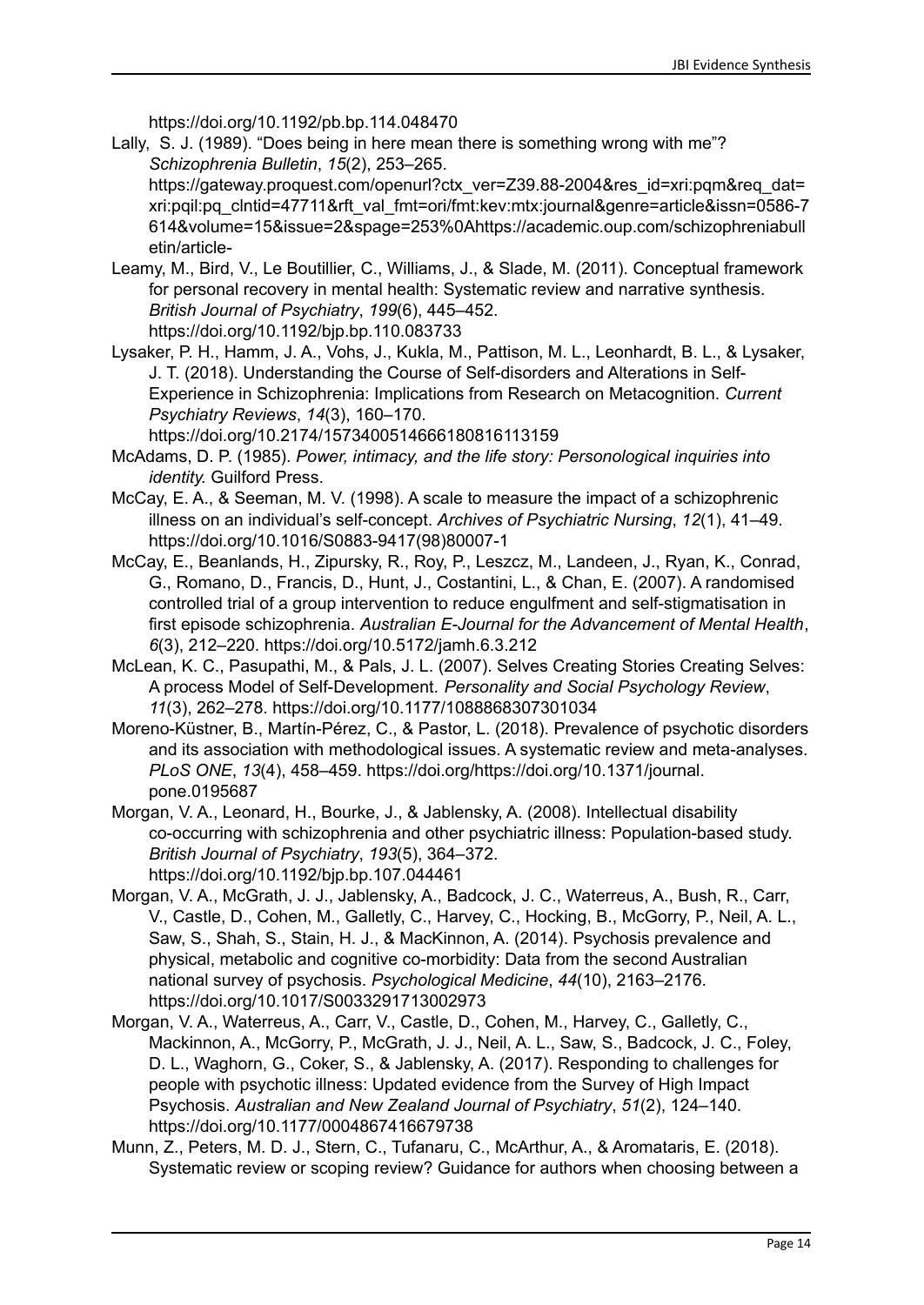systematic or scoping review approach. *BMC Medical Research Methodology*, *18*(1), 1–7. https://doi.org/10.1186/s12874-018-0611-x

Muthert, J. K. (2012). *Ruimte voor verlies. Geestelijke verzorging in de psychiatrie*. KSGV.

- Nelson, B., & Raballo, A. (2015). Basic Self-Disturbance in the Schizophrenia Spectrum: Taking Stock and Moving Forward. *Psychopathology*, *48*(5), 301–309.
	- https://doi.org/10.1159/000437211
- Ouzzani, M., Hammady, H., Fedorowicz, Z., & Elmagarmid, A. (2016). Rayyan-a web and mobile app for systematic reviews. *Systematic Reviews*, *5*(1), 1–10. https://doi.org/10.1186/s13643-016-0384-4
- Owens, T. J., Robinson, D. T., & Smith-Lovin, L. (2010). Three faces of identity. *Annual Review of Sociology*, *36*, 477–499.

https://doi.org/10.1146/annurev.soc.34.040507.134725

Ownsworth, T. (2014). *Self-identity after brain injury*. Psychology Press.

- Ownsworth, T., & Haslam, C. (2016). Impact of rehabilitation on self-concept following traumatic brain injury: An exploratory systematic review of intervention methodology and efficacy. *Neuropsychological Rehabilitation*, *26*(1), 1–35. https://doi.org/10.1080/09602011.2014.977924
- Palmer, B. W., Dawes, S. E., & Heaton, R. K. (2009). What do we know about neuropsychological aspects of schizophrenia? *Neuropsychology Review*, *19*(3), 365–384. https://doi.org/10.1007/s11065-009-9109-y
- Perälä, J., Suvisaari, J., Saarni, S. I., Kuoppasalmi, K., Isometsä, E., Pirkola, S., Partonen, T., Tuulio-Henriksson, A., Hintikka, J., Kieseppä, T., Härkänen, T., Koskinen, S., & Lönnqvist, J. (2007). Lifetime Prevalence of Psychotic and Bipolar I Disorders in a General Population. *Arch Gen Psychiatry*, *64*(1), 19–28. https://doi.org/10.1001/archpsyc.64.1.19
- Peters, M. D. J., Godfrey C., McInerney, P., Munn, Z., Tricco, A. C., Khalil, H. (2020). Chapter 11: Scoping reviews. In: Aromataris, E., Munn, Z., (Eds), *JBI Manual for Evidence Synthesis (2020 version)*. JBI. https://synthesismanual.jbi.global. https://doi.org/10.46658/JBIMES-20-01
- Petticrew, M. (2015). Time to rethink the systematic review catechism? Moving from "what works" to "what happens." *Systematic Reviews*, *4*(1), 1–6. https://doi.org/10.1186/s13643-015-0027-1
- Ricarte, J. J., Ros, L., Latorre, J. M., & Watkins, E. (2017). Mapping autobiographical memory in schizophrenia: Clinical implications. *Clinical Psychology Review*, *51*, 96–108. https://doi.org/10.1016/j.cpr.2016.11.004
- Tajfel, H., & Turner, J. C. (1979). An integrative theory of intergroup conflict. In W. G. Austin & S. Worchel (Eds.), *The Social Psychology of Intergroup Relations* (pp. 33–37). CA: Brooks/Cole.
- Thornicroft, G., Brohan, E., Rose, D., Sartorius, N., & Leese, M. (2009). Global pattern of experienced and anticipated discrimination against people with schizophrenia: a cross-sectional survey. *The Lancet*, *373*(9661), 408–415. https://doi.org/10.1016/S0140-6736(08)61817-6
- Tricco, A. C., Lillie, E., Zarin, W., O'Brien, K. K., Colquhoun, H., Levac, D., Moher, D., Peters, M. D. J., Horsley, T., Weeks, L., Hempel, S., Akl, E. A., Chang, C., McGowan, J., Stewart, L., Hartling, L., Aldcroft, A., Wilson, M. G., Garritty, C., ... Straus, S. E. (2018). PRISMA extension for scoping reviews (PRISMA-ScR): Checklist and explanation. *Annals of Internal Medicine*, *169*(7), 467–473. https://doi.org/10.7326/M18-0850
- Van Der Meer, L., De Vos, A. E., Stiekema, A. P. M., Pijnenborg, G. H. M., Van Tol, M. J., Nolen, W. A., David, A. S., & Aleman, A. (2013). Insight in schizophrenia: Involvement of self-reflection networks? *Schizophrenia Bulletin*, *39*(6), 1352–1362. https://doi.org/10.1093/schbul/sbs122